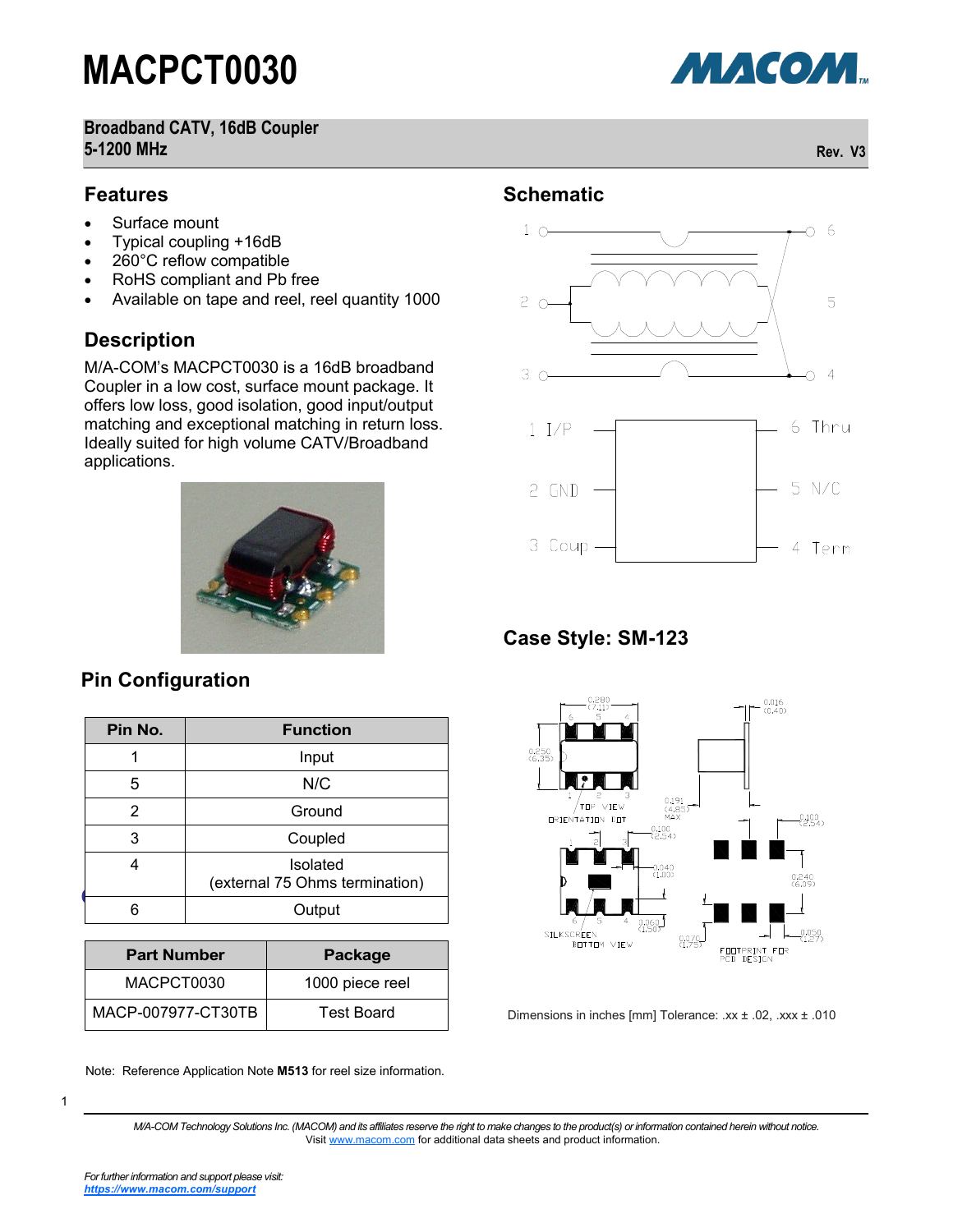

**Broadband CATV, 16dB Coupler 5-1200 MHz Rev. V3**

#### Electrical Specifications:  $T_A = 25^{\circ}C$ ,  $Z_0 = 75\Omega^{-1}$

| <b>Parameter</b>               | <b>Test Conditions</b>                         | <b>Units</b>   | <b>Min</b>           | <b>Typ</b>           | <b>Max</b>           |
|--------------------------------|------------------------------------------------|----------------|----------------------|----------------------|----------------------|
| Coupling                       | 5 - 40 MHz<br>40 - 1000 MHz<br>1000 - 1200 MHz | dB<br>dB<br>dB |                      | 15.8<br>16.4<br>16.8 | 16.0<br>17.5<br>18.5 |
| Main Line Loss                 | 5 - 1000 MHz<br>1000 - 1200 MHz                | dB<br>dB       |                      | 1.0<br>1.2           | 1.25<br>1.60         |
| Input Return Loss              | 5 - 40 MHz<br>40 - 1000 MHz<br>1000 - 1200 MHz | dB<br>dB<br>dB | 20.0<br>24.0<br>22.0 | 23.0<br>27.0<br>28.0 |                      |
| Output Return Loss             | 5 - 40 MHz<br>40 - 1000MHz<br>1000 - 1200 MHz  | dB<br>dB<br>dB | 20.0<br>25.0<br>20.0 | 23.7<br>29.8<br>24.1 |                      |
| Isolation                      | 5 - 1000MHz<br>1000 - 1200MHz                  | dB<br>dB       | 25<br>23             | 29.0<br>27.0         |                      |
| Coupling<br><b>Return Loss</b> | 5 - 1000MHz<br>1000 - 1200 MHz                 | dB<br>dB       | 20.0<br>16.0         | 22.3<br>22.0         |                      |

| <b>Parameter</b>             | <b>Absolute Maximum</b>             |  |  |
|------------------------------|-------------------------------------|--|--|
| Max Input Power              | 250 <sub>m</sub> W                  |  |  |
| DC current                   | 30 <sub>m</sub> A                   |  |  |
| <b>Operating Temperature</b> | $-40^{\circ}$ C to $+85^{\circ}$ C  |  |  |
| Storage Temperature          | $-55^{\circ}$ C to $+100^{\circ}$ C |  |  |

1. Exceeding any one or combination of these limits may cause permanent damage to this device.

2. M/A-COM does not recommend sustained operation near these survivability limits.

### Absolute Maximum Ratings<sup>1,2</sup> **Recommended PCB Configuration**



2

*M/A-COM Technology Solutions Inc. (MACOM) and its affiliates reserve the right to make changes to the product(s) or information contained herein without notice.*  Visit [www.macom.com](http://www.macom.com/) for additional data sheets and product information.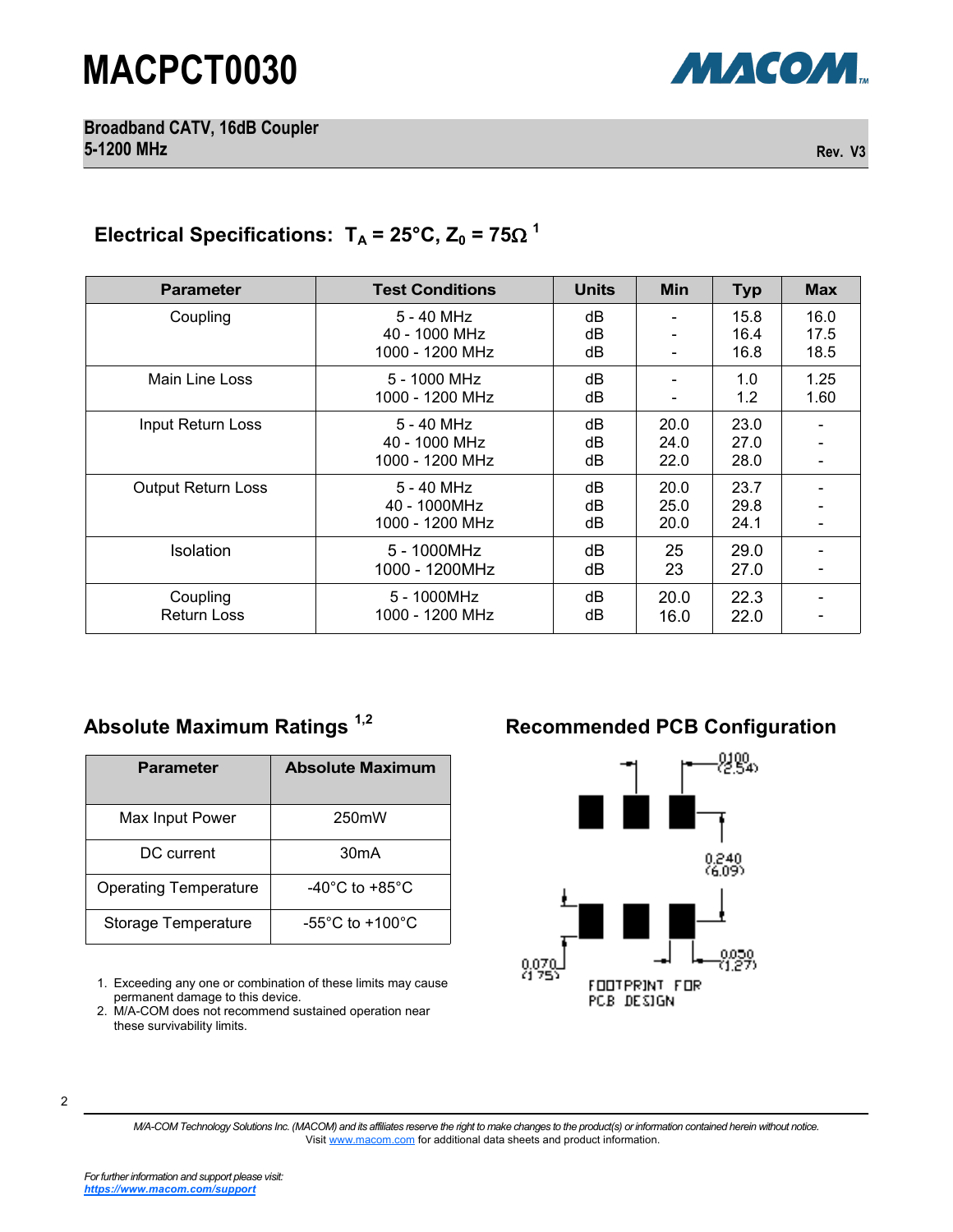МАСОМ.

**Broadband CATV, 16dB Coupler 5-1200 MHz Rev. V3**

### **Typical Performance Curves**  $T_A = 25^\circ \text{C}$ **,**  $Z_0 =$





**Output Return Loss Community Community Community Community Community Community Community Community Community Community Community Community Community Community Community Community Community Community Community Community Co** 



**Coupling Return Loss Isolation**





3

*M/A-COM Technology Solutions Inc. (MACOM) and its affiliates reserve the right to make changes to the product(s) or information contained herein without notice.*  Visit [www.macom.com](http://www.macom.com/) for additional data sheets and product information.